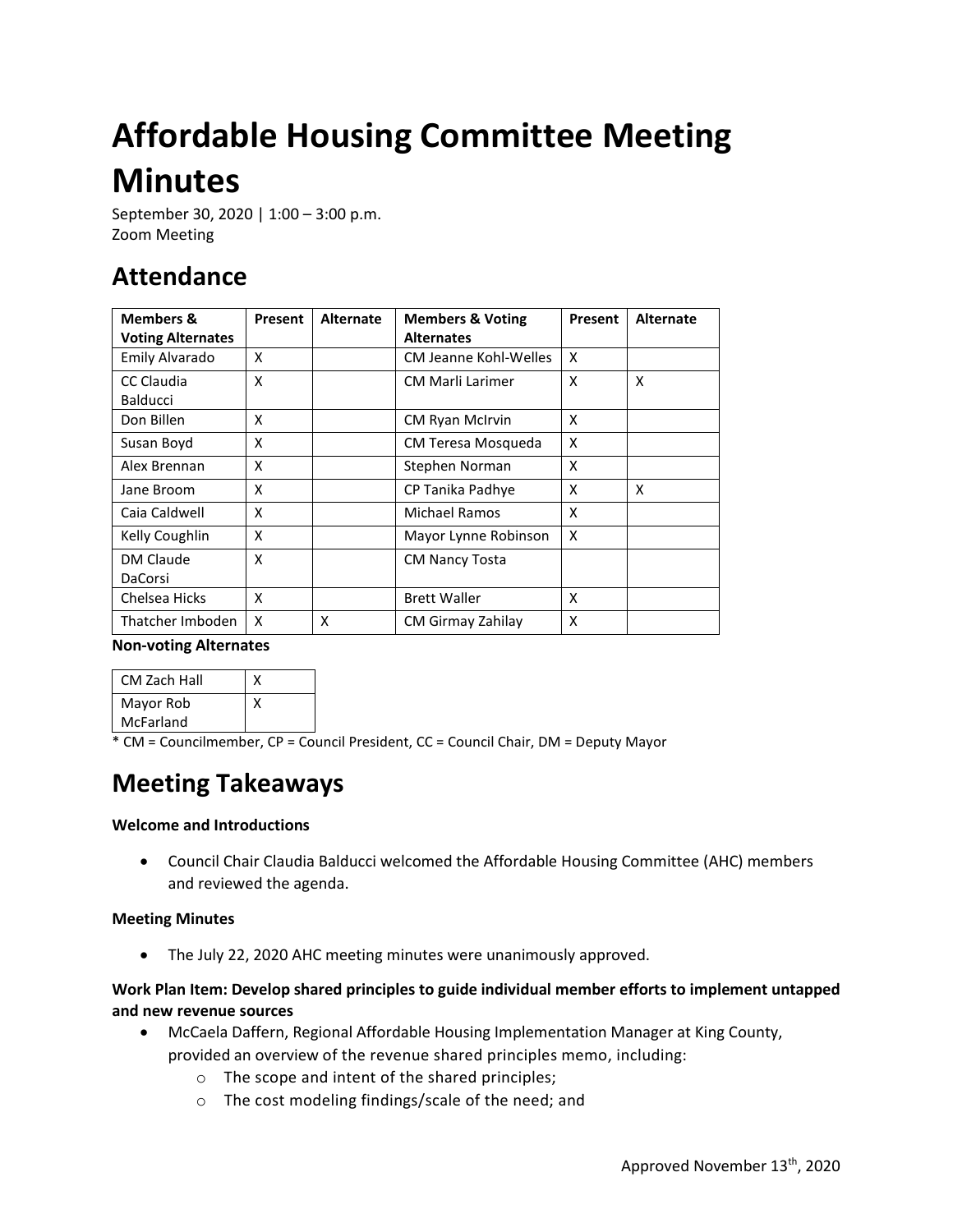- o What informed the shared principles.
- One AHC member suggested reframing the cost modeling language to provide transparency that raising revenue alone will not build or preserve 44,000 units by 2024. Permitting, building, and other components of affordable housing development impact the ability to reach the 44,000 unit goal within the established timeframe.
- Council Chair Balducci posed the following question to the Committee and opened the floor for discussion:

## *Are these the right principles to guide regional decision making about revenue over the next few years?*

- Committee members offered the following feedback:
	- $\circ$  Broad recognition that all levels of government should play a role in meeting the need, but there should be a continued emphasis on the role of local governments.
	- $\circ$  Local governments should utilize a race and equity lens to prioritize strategies to reduce disproportionate impacts on Black, Indigenous, and People of Color (BIPOC) communities. They should practice robust community engagement to develop the revenue sources. These ideas should be prioritized visually further up within the principles.
	- $\circ$  It would be helpful to know what revenue tools are available to raise the \$5 billion local share and whether advocacy needs to be done at the state level for more resources.
		- Staff shared that a portion of this work was done, and staff determined that implementation of a few select tools would raise \$1.6 billion by 2024 if enacted in 2021.
	- o Encourage coordination and commitment between cities to implement revenue sources together since individual cities may be reluctant to move forward with taxes if their neighboring cities are not. This will support cities who may not have the resources or capacity to engage in revenue implementation individually.
	- $\circ$  Support should be provided directly to cities who lack human or capital resources to implement strategies to support affordable housing development and increase housing choices at all income levels.
		- Council Chair Balducci and staff agreed that the capacity and resource needs of cities to manage project demands could be better addressed through implementation committees after the revenue is identified.
	- $\circ$  A few members expressed broad support and appreciation for the revenue principles, particularly principles 1,2,4,6, and 8. One member applauded the inclusion of ongoing operating and services support.
	- $\circ$  There is an opportunity to add language to prioritize strategies to undo past harm to BIPOC communities, but no amendment was proposed.
	- $\circ$  One AHC member expressed that principle 2a could be problematic with the Committee discussion on HB 1590, a regressive sales tax. If the Committee moves forward with support for HB 1590, this would go against the language supporting implementation of new revenue tools that do not place a disproportionate burden on low-income households.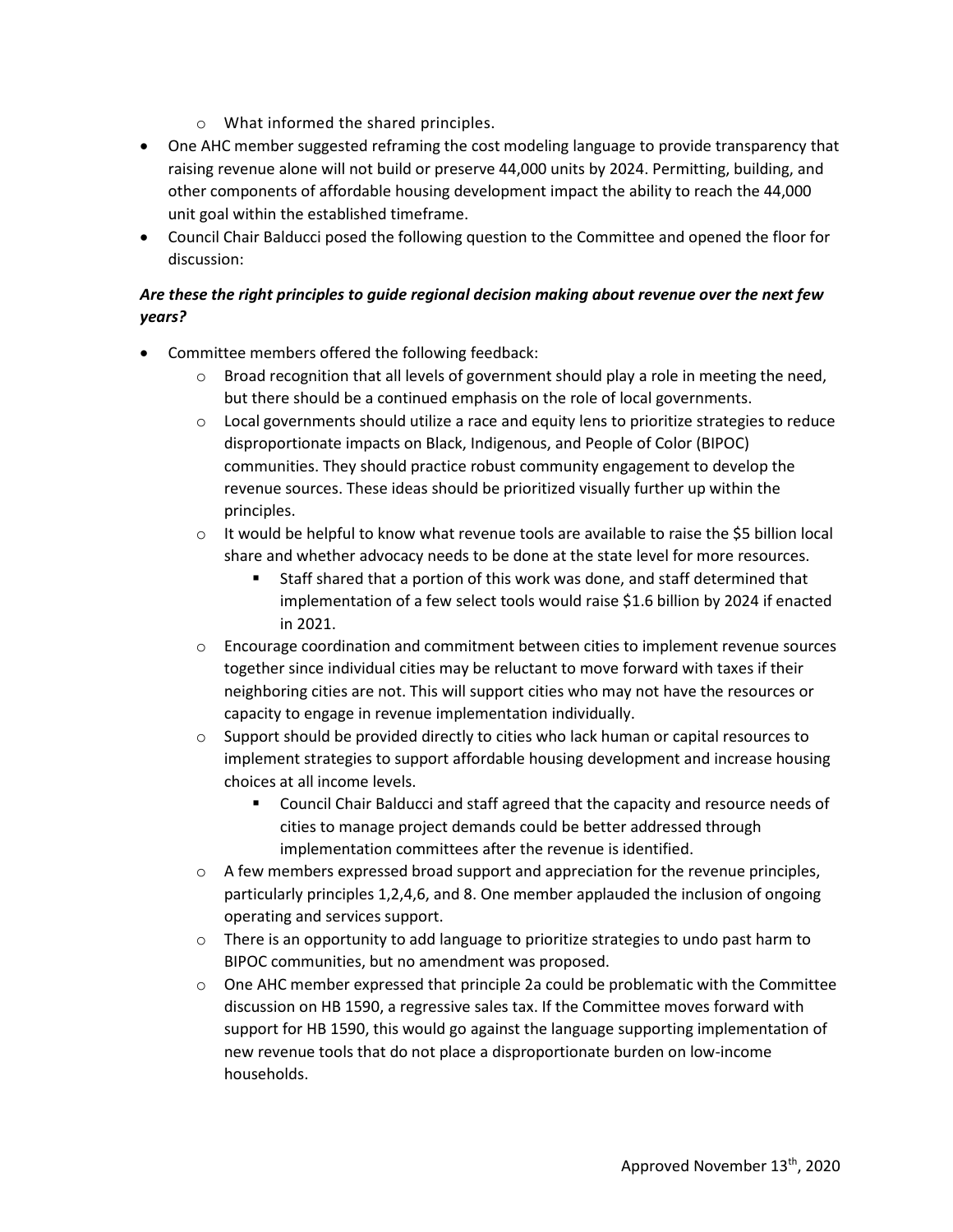- o The current language in principle 4 makes it seem like BIPOC community needs are equal across the county. BIPOC community needs differ subregionally and specificity should be added to address this. Local governments should work together subregionally to ensure that BIPOC community needs are met.
- Council Chair Balducci posed the following question to the Committee and opened the floor for discussion.

#### *How will we use the principles?*

- Committee members offered the following feedback:
	- $\circ$  The principles can assist with developing legislative priorities at the state level and maybe even federal level.
	- $\circ$  The principles can be shared with colleagues as a communication/advocacy tool to encourage others to support the actions addressed within the principles. The document is helpful for explaining the need and how the community can come together to work towards meeting the need. Every sector needs to play a role in addressing the resource gap.
- Council Chair Balducci posed the following question to the Committee and opened the floor for discussion.

### *Does the Committee want to make a statement on specific revenue tools or is this level of specificity sufficient?*

- Committee members offered the following initial reflection on what she heard:
	- $\circ$  There is a desire to identify what additional revenue sources are needed to meet the \$5 billion dollar local share goal. Prior modeling shows there is a \$3.5 billion dollar gap and there is a need to identify and advocate for other revenue tools to close the gap.
		- Council Chair Balducci stated that this modeling is perhaps a next step and a roadmap for transitioning from principles to lobbying and implementation is needed.
		- **Staff agreed that under the direction of the Committee, the HIJT could develop** a roadmap for the work and build in assumptions to align with the principles. There is a gap remaining for identifying additional revenue tools that haven't been modeled before. Staff can work with the Chair to scope out the work better.
- The Chair reviewed next steps for the HIJT Revenue Work Group:
	- o Revise the shared principles to reflect AHC feedback;
	- o Share the revised principles with the Committee at the November meeting; and
	- o The Committee votes to adopt the shared principles in November
- The Chair provided a summary of Committee feedback on the principles:
	- $\circ$  Local governments should utilize a race and equity lens to prioritize strategies to reduce disproportionate impacts on BIPOC communities. Practice robust community engagement to develop the revenue sources. Move this idea up further within the principles to prioritize visually.
	- $\circ$  There were various ideas for coordination and support for cities. Encourage coordination on implementation of tools to avoid unequal tax burdens across parts of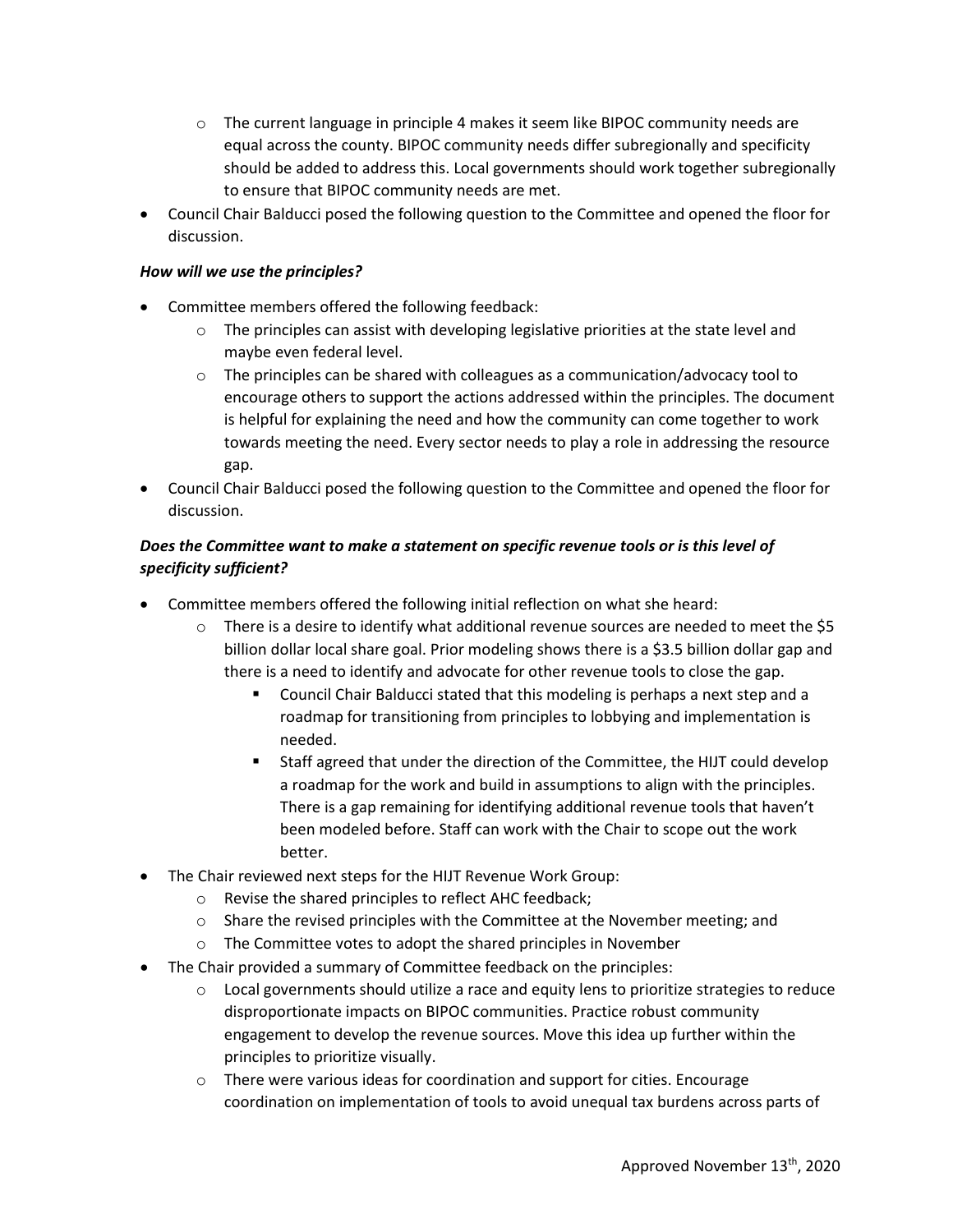the county. Provide support directly to cities who lack human or capital resources to implement this.

 $\circ$  Within diverse communities across the county, there are various levels of need. Specificity should be added to the principles to address this. Local governments should work together subregionally to ensure that BIPOC community needs are met.

#### **Health through Housing Proposal (House Bill 1590)**

- Mark Ellerbrook, Housing, Homelessness, and Community Development Division Director at King County, briefed the Committee on the Executive's Health through Housing Proposal.
- Council Chair Balducci provided an update on the status of the proposal.
- The Chair opened the floor for questions or comments. Members offered the following feedback:
	- $\circ$  Mark clarified that the legislation only addresses the construction of new affordable housing units. There will be a request to the state legislature to include acquisition in the statute to allow that action to occur.
	- $\circ$  It's important to ensure housing programs support the people in them so they have as much autonomy as possible. Many programs have countless unnecessary rules that pose barriers to vulnerable populations.
	- $\circ$  The City of Seattle recently funded 600 units of permanent supportive housing; they are eager to think about how HB 1590 efforts can be used to compliment efforts in Seattle to build a collaborative ecosystem around homeless housing.
	- $\circ$  A question arose about how decisions are made about siting. There may be opposition from cities to hosting these facilities. Cities are encouraged to step up and have these funds be used for acquisition in their cities.
		- Mark stated that working with local jurisdictions is in the statute. The new King County Regional Homeless Authority is operating under the goal that every city needs to play a role in addressing the homelessness crisis.
	- o Broad support for this proposal was expressed from several members.

#### **Work Plan Item: Countywide Planning Policies Housing Chapter Update**

- McCaela Daffern provides a brief overview of the health- and equity-focused framework found on pages 2-3 of the CPP memo. She also reviewed the timeline.
- Council Chair Balducci asked the Committee if the proposed framework is suitable moving forward. The Committee expressed a silent nod of support.

#### **Draft 2019 AHC Annual Report**

- McCaela provided an overview of the goals of the 2019 AHC Annual Report.
- The Committee had no comments or questions related to the annual report.

#### **State Legislative Priorities Sharing**

• Council Chair Balducci posed the following questions to the Committee and opened the floor for discussion.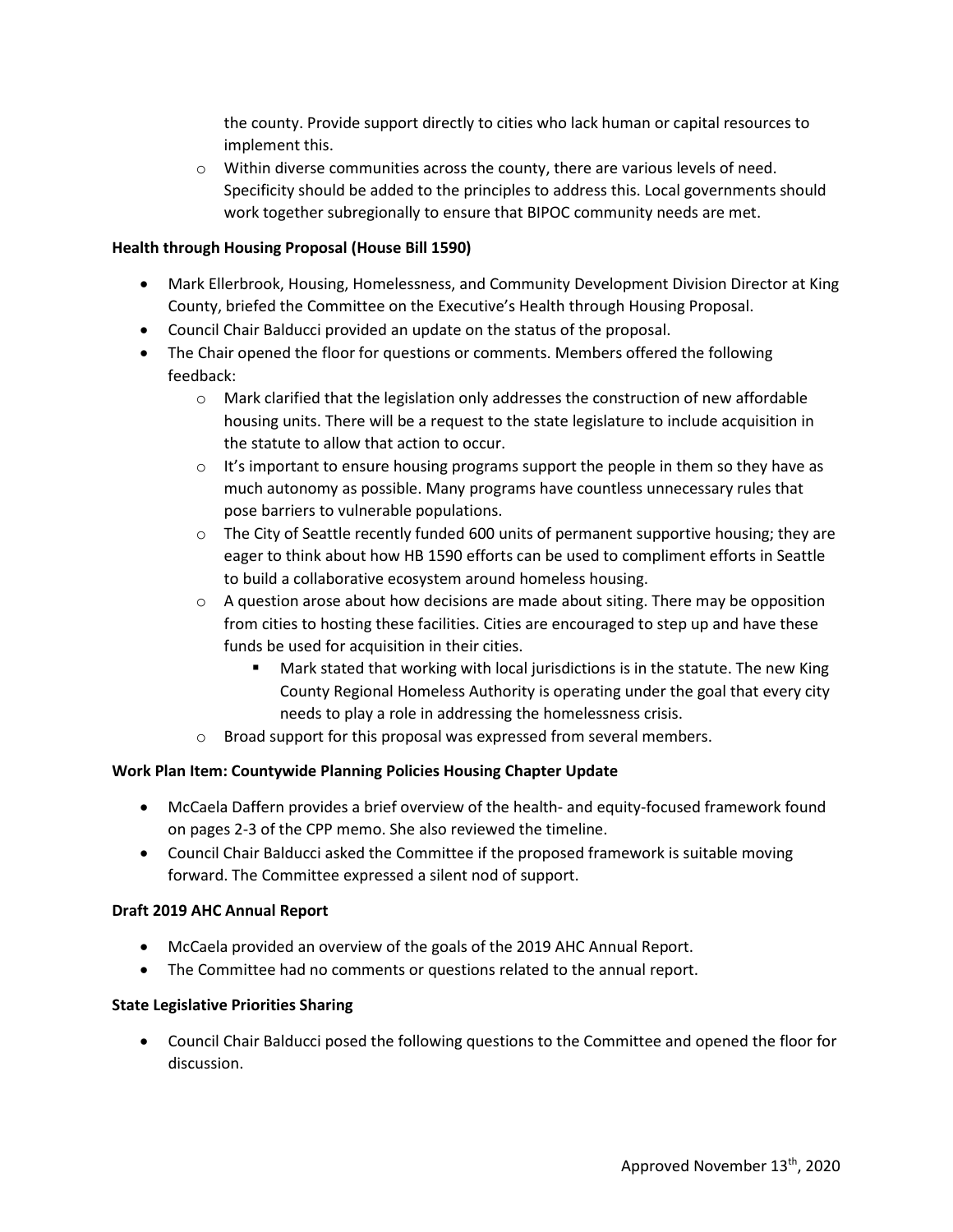## *What is your jurisdiction's or organization's 2021 legislative priorities related to housing affordability? How can we best coordinate to have a strong joint message as a Committee?*

- The Sound Cities Association Caucus is not ready to share priorities yet but has been made aware of and generally support four of the South King Housing and Homelessness Partner's draft priority ideas. The SCA Caucus generally supports displacement protections, including implementation of statewide legislation that seeks to prevent displacement such as just-cause eviction. They support lifting the 1% property tax cap and increasing it to 3%. They support more resources for the state Housing Trust Fund. Lastly, they support the idea that the housing capital fund should provide direct funding to SKHHP and that a South King County housing capital fund should be established. These priorities are not all inclusive, not finalized, and will continue to evolve as more discussions take place.
- A Regional Coalition for Housing has not developed legislative priorities to share out yet.
- The East King Chambers Coalition already approved 2021 state priorities. Priorities include lobbying to expand Multifamily Tax Exemption to 20 years, creating incentives and penalties related to achieving Growth Management Act housing goals, creating incentives to encourage transit-oriented development, and rejecting proposals to authorize rent control.
- One member appreciates the inclusion of expanding Multifamily Tax Exemption but would like to see that in conjunction with a requirement for deeper affordability.
- The King County assessor will bring a proposal to advocate for a homestead exemption. Implementation of the proposal would result in progressive taxation so people with lower incomes or lower priced housing get a tax break.
- Seattle wants to protect the Housing Trust Fund from cuts and increase resources to it. The city supports Washington Low Income Housing Alliance's ask for \$250 million for the Housing Trust Fund. They would like an increase in operating, maintenance, and services funding that can support housing for the low-income, high-need communities. Different options are being explored like document recording fees. They support stabilizing and supporting renters and homeowners economically impacted by COVID through rental assistance, mortgage counseling, and foreclosure prevention. Seattle wants to ensure that these resources do not come out of a capital resource to expand affordable housing.
- One Committee member asked if there will be a conversation around federal legislative priorities since 2/3 of modeled funding plan is federal. The sooner the Committee starts to formulate a clear legislative message, the easier it will be to identify what is possible federally.
	- $\circ$  The Chair invited members to share proposals or ideas for federal priorities for the Committee to support after the meeting
	- o The Association of Washington Cities Federal Legislative Committee will meet on October 22<sup>nd</sup> to begin their process for developing federal legislative priorities. Deputy Mayor Claude DaCorsi will pass those priorities along to the Committee once they are solidified.
- Futurewise is focusing on updating and strengthening the housing element of the Growth Management Act. They are advocating to increase accountability around planning for housing at all income levels. They propose adding two concepts to the framework for housing within comprehensive plans; one focuses on displacement and the other focuses on Affirmatively Furthering Fair Housing.